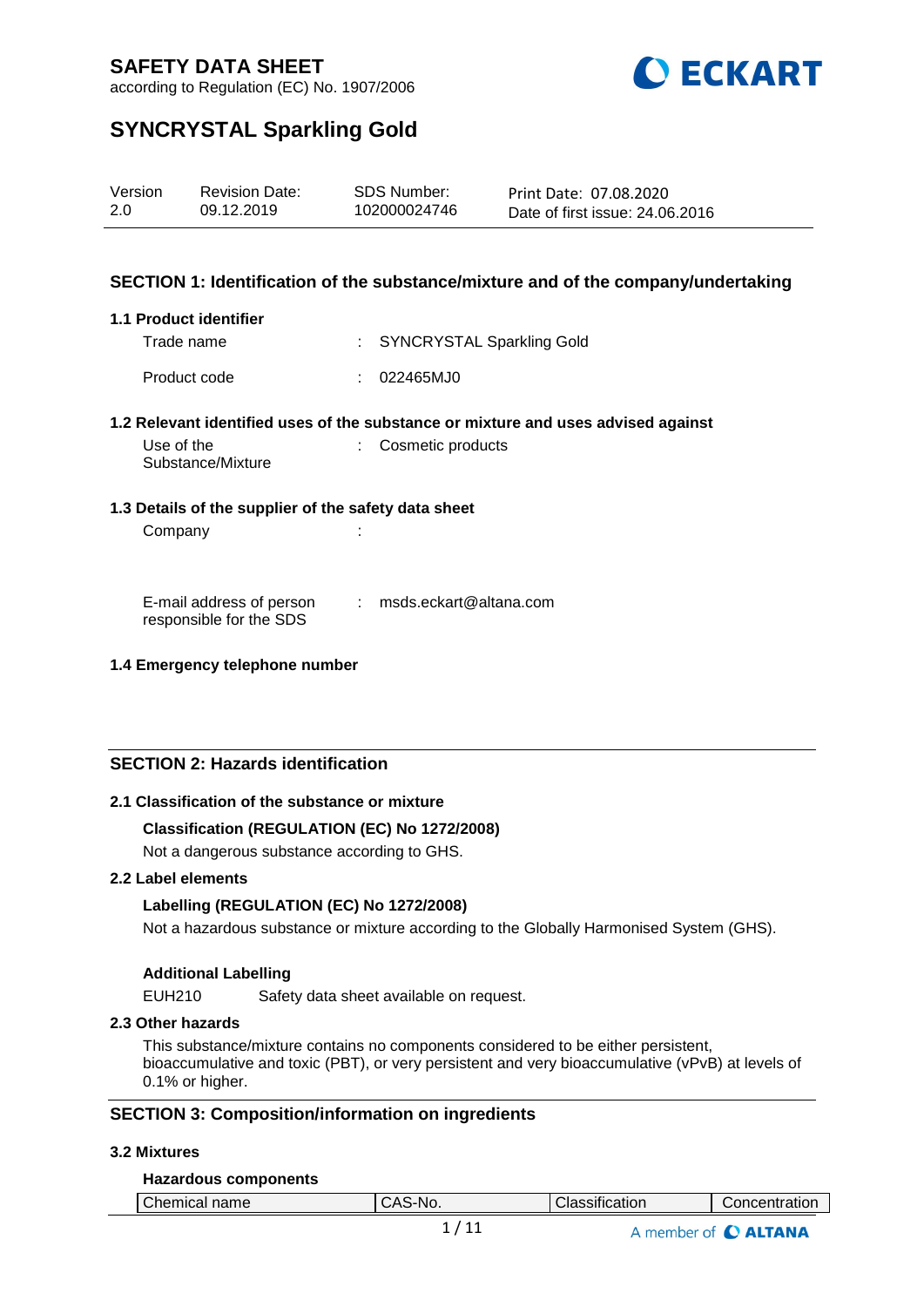

according to Regulation (EC) No. 1907/2006

# **SYNCRYSTAL Sparkling Gold**

| Version | <b>Revision Date:</b> | SDS Number:  | Print Date: 07.08.2020          |
|---------|-----------------------|--------------|---------------------------------|
| 2.0     | 09.12.2019            | 102000024746 | Date of first issue: 24.06.2016 |
|         |                       |              |                                 |

|                                              | EC-No.<br>Index-No.        | <b>REGULATION (EC)</b><br>No 1272/2008 | (% w/w)           |
|----------------------------------------------|----------------------------|----------------------------------------|-------------------|
|                                              | <b>Registration number</b> |                                        |                   |
| Substances with a workplace exposure limit : |                            |                                        |                   |
| Fluorphlogopite                              | 12003-38-2                 |                                        | $>= 50 - 5 = 100$ |
| (Mg3K[AlF2O(SiO3)3])                         | 234-426-5                  |                                        |                   |
|                                              |                            |                                        |                   |

For explanation of abbreviations see section 16.

## **SECTION 4: First aid measures**

## **4.1 Description of first aid measures**

| General advice          | No hazards which require special first aid measures.                                                                                                                          |
|-------------------------|-------------------------------------------------------------------------------------------------------------------------------------------------------------------------------|
| If inhaled              | If unconscious, place in recovery position and seek medical<br>advice.<br>If symptoms persist, call a physician.                                                              |
| In case of skin contact | Wash off with soap and water.                                                                                                                                                 |
| In case of eye contact  | : Remove contact lenses.<br>If eye irritation persists, consult a specialist.                                                                                                 |
| If swallowed            | Keep respiratory tract clear.<br>Do not give milk or alcoholic beverages.<br>Never give anything by mouth to an unconscious person.<br>If symptoms persist, call a physician. |

## **4.2 Most important symptoms and effects, both acute and delayed**

None known.

## **4.3 Indication of any immediate medical attention and special treatment needed**

This information is not available.

## **SECTION 5: Firefighting measures**

## **5.1 Extinguishing media**

## **5.2 Special hazards arising from the substance or mixture**

#### **5.3 Advice for firefighters**

| Special protective equipment<br>for firefighters | ÷ | Wear self-contained breathing apparatus for firefighting if<br>necessary.                                                                            |
|--------------------------------------------------|---|------------------------------------------------------------------------------------------------------------------------------------------------------|
| Further information                              | ÷ | Standard procedure for chemical fires.<br>Use extinguishing measures that are appropriate to local<br>circumstances and the surrounding environment. |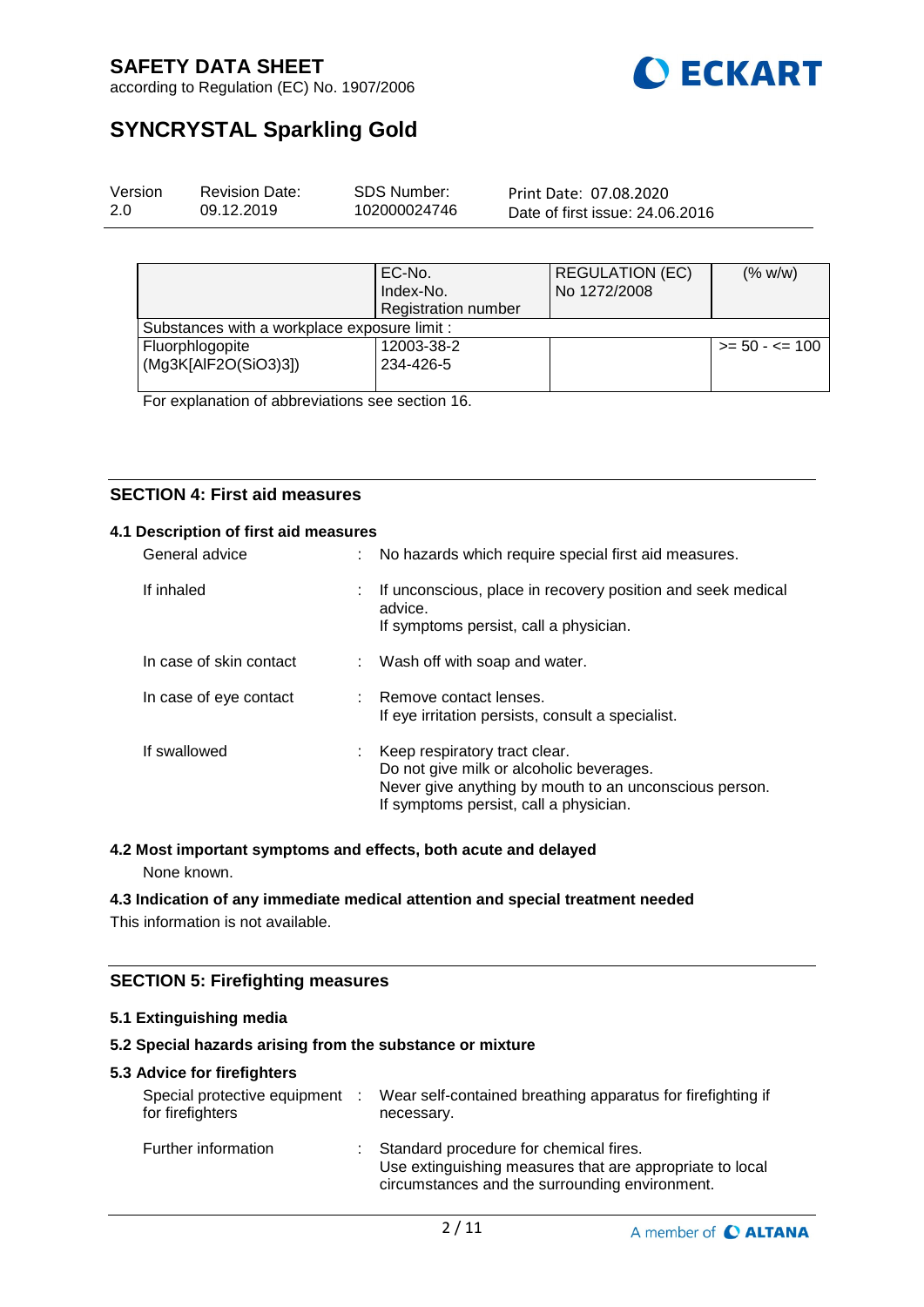

according to Regulation (EC) No. 1907/2006

# **SYNCRYSTAL Sparkling Gold**

| Version | <b>Revision Date:</b> | SDS Number:  | Print Date: 07.08.2020          |
|---------|-----------------------|--------------|---------------------------------|
| 2.0     | 09.12.2019            | 102000024746 | Date of first issue: 24.06.2016 |

## **SECTION 6: Accidental release measures**

|                      | 6.1 Personal precautions, protective equipment and emergency procedures |
|----------------------|-------------------------------------------------------------------------|
| Personal precautions | Avoid dust formation.                                                   |

## **6.2 Environmental precautions**

#### **6.3 Methods and material for containment and cleaning up**

| Methods for cleaning up | : Pick up and arrange disposal without creating dust. |
|-------------------------|-------------------------------------------------------|
|                         | Sweep up and shovel.                                  |
|                         | Keep in suitable, closed containers for disposal.     |

## **6.4 Reference to other sections**

## **SECTION 7: Handling and storage**

| 7.1 Precautions for safe handling<br>Advice on safe handling                             | $\therefore$ For personal protection see section 8.<br>Smoking, eating and drinking should be prohibited in the<br>application area. |
|------------------------------------------------------------------------------------------|--------------------------------------------------------------------------------------------------------------------------------------|
| fire and explosion                                                                       | Advice on protection against : Normal measures for preventive fire protection.                                                       |
| Hygiene measures                                                                         | : General industrial hygiene practice.                                                                                               |
| 7.2 Conditions for safe storage, including any incompatibilities<br>areas and containers | Requirements for storage : Electrical installations / working materials must comply with<br>the technological safety standards.      |
| Advice on common storage                                                                 | : No materials to be especially mentioned.                                                                                           |
| Further information on<br>storage stability                                              | Keep in a dry place. No decomposition if stored and applied<br>as directed.                                                          |
| 7.3 Specific end use(s)                                                                  |                                                                                                                                      |

This information is not available.

## **SECTION 8: Exposure controls/personal protection**

## **8.1 Control parameters**

## **Occupational Exposure Limits**

| Components                           | CAS-No.   | Value type (Form<br>of exposure) | Control parameters                 | Basis      |
|--------------------------------------|-----------|----------------------------------|------------------------------------|------------|
| Fluorphlogopite<br>(Mg3K[AlF2O(SiO3) | 12003-38- | TWA                              | $2.5 \text{ mg/m}$ 3<br>(Fluorine) | 2000/39/EC |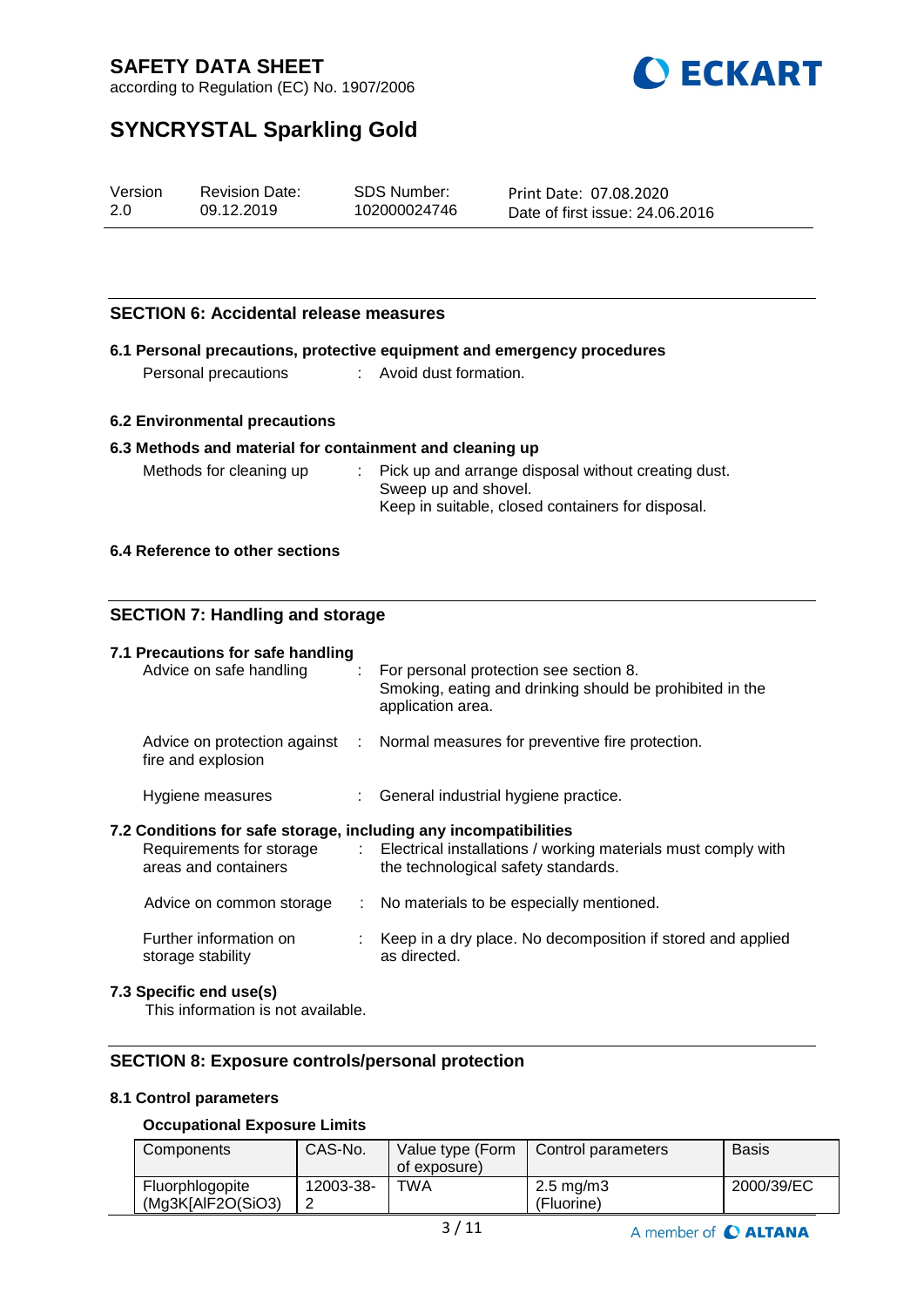

according to Regulation (EC) No. 1907/2006

# **SYNCRYSTAL Sparkling Gold**

| Version | <b>Revision Date:</b> | SDS Number:  | Print Date: 07.08.2020          |
|---------|-----------------------|--------------|---------------------------------|
| -2.0    | 09.12.2019            | 102000024746 | Date of first issue: 24,06,2016 |
|         |                       |              |                                 |

| 3]                  |                                                                                                                                                                                                                                                                                                                                                                                                                                                                                                                                                                                                                                                                                                                                                                                                                                                                                                                                                                                                                                                                                                                                                                                                                                                                                                                                                                                                                                                                                                                                                                                                                                                                                                                                                                                                      |                                          |                                                                                                                                                                                                                                                                                                                                                                                                                                                                                                                                                                                                                                                                                                                                                                                                                                                                                                                                                                                                                                                                                                                                                                                                                                                                                                                          |         |
|---------------------|------------------------------------------------------------------------------------------------------------------------------------------------------------------------------------------------------------------------------------------------------------------------------------------------------------------------------------------------------------------------------------------------------------------------------------------------------------------------------------------------------------------------------------------------------------------------------------------------------------------------------------------------------------------------------------------------------------------------------------------------------------------------------------------------------------------------------------------------------------------------------------------------------------------------------------------------------------------------------------------------------------------------------------------------------------------------------------------------------------------------------------------------------------------------------------------------------------------------------------------------------------------------------------------------------------------------------------------------------------------------------------------------------------------------------------------------------------------------------------------------------------------------------------------------------------------------------------------------------------------------------------------------------------------------------------------------------------------------------------------------------------------------------------------------------|------------------------------------------|--------------------------------------------------------------------------------------------------------------------------------------------------------------------------------------------------------------------------------------------------------------------------------------------------------------------------------------------------------------------------------------------------------------------------------------------------------------------------------------------------------------------------------------------------------------------------------------------------------------------------------------------------------------------------------------------------------------------------------------------------------------------------------------------------------------------------------------------------------------------------------------------------------------------------------------------------------------------------------------------------------------------------------------------------------------------------------------------------------------------------------------------------------------------------------------------------------------------------------------------------------------------------------------------------------------------------|---------|
| Further information | Indicative                                                                                                                                                                                                                                                                                                                                                                                                                                                                                                                                                                                                                                                                                                                                                                                                                                                                                                                                                                                                                                                                                                                                                                                                                                                                                                                                                                                                                                                                                                                                                                                                                                                                                                                                                                                           |                                          |                                                                                                                                                                                                                                                                                                                                                                                                                                                                                                                                                                                                                                                                                                                                                                                                                                                                                                                                                                                                                                                                                                                                                                                                                                                                                                                          |         |
|                     |                                                                                                                                                                                                                                                                                                                                                                                                                                                                                                                                                                                                                                                                                                                                                                                                                                                                                                                                                                                                                                                                                                                                                                                                                                                                                                                                                                                                                                                                                                                                                                                                                                                                                                                                                                                                      | <b>TWA</b>                               | $2.5 \text{ mg/m}$ 3<br>(Fluorine)                                                                                                                                                                                                                                                                                                                                                                                                                                                                                                                                                                                                                                                                                                                                                                                                                                                                                                                                                                                                                                                                                                                                                                                                                                                                                       | GB EH40 |
| Further information |                                                                                                                                                                                                                                                                                                                                                                                                                                                                                                                                                                                                                                                                                                                                                                                                                                                                                                                                                                                                                                                                                                                                                                                                                                                                                                                                                                                                                                                                                                                                                                                                                                                                                                                                                                                                      | long-term exposure limit should be used. | Where no specific short-term exposure limit is listed, a figure three times the                                                                                                                                                                                                                                                                                                                                                                                                                                                                                                                                                                                                                                                                                                                                                                                                                                                                                                                                                                                                                                                                                                                                                                                                                                          |         |
| titanium dioxide    | 13463-67-                                                                                                                                                                                                                                                                                                                                                                                                                                                                                                                                                                                                                                                                                                                                                                                                                                                                                                                                                                                                                                                                                                                                                                                                                                                                                                                                                                                                                                                                                                                                                                                                                                                                                                                                                                                            | TWA (inhalable                           | $10$ mg/m $3$                                                                                                                                                                                                                                                                                                                                                                                                                                                                                                                                                                                                                                                                                                                                                                                                                                                                                                                                                                                                                                                                                                                                                                                                                                                                                                            | GB EH40 |
|                     | $\overline{7}$                                                                                                                                                                                                                                                                                                                                                                                                                                                                                                                                                                                                                                                                                                                                                                                                                                                                                                                                                                                                                                                                                                                                                                                                                                                                                                                                                                                                                                                                                                                                                                                                                                                                                                                                                                                       | dust)                                    |                                                                                                                                                                                                                                                                                                                                                                                                                                                                                                                                                                                                                                                                                                                                                                                                                                                                                                                                                                                                                                                                                                                                                                                                                                                                                                                          |         |
| Further information | For the purposes of these limits, respirable dust and inhalable dust are<br>those fractions of airborne dust which will be collected when sampling is<br>undertaken in accordance with the methods described in MDHS14/4<br>General methods for sampling and gravimetric analysis or respirable,<br>thoracic and inhalable aerosols, The COSHH definition of a substance<br>hazardous to health includes dust of any kind when present at a<br>concentration in air equal to or greater than 10 mg.m-3 8-hour TWA of<br>inhalable dust or 4 mg.m-3 8-hour TWA of respirable dust. This means that<br>any dust will be subject to COSHH if people are exposed to dust above<br>these levels. Some dusts have been assigned specific WELs and exposure<br>to these must comply with the appropriate limits., Most industrial dusts<br>contain particles of a wide range of sizes. The behaviour, deposition and<br>fate of any particular particle after entry into the human respiratory system,<br>and the body response that it elicits, depend on the nature and size of the<br>particle. HSE distinguishes two size fractions for limit-setting purposes<br>termed 'inhalable' and 'respirable'., Inhalable dust approximates to the<br>fraction of airborne material that enters the nose and mouth during breathing<br>and is therefore available for deposition in the respiratory tract. Respirable<br>dust approximates to the fraction that penetrates to the gas exchange region<br>of the lung. Fuller definitions and explanatory material are given in<br>MDHS14/4., Where dusts contain components that have their own assigned<br>WEL, all the relevant limits should be complied with., Where no specific<br>short-term exposure limit is listed, a figure three times the long-term |                                          |                                                                                                                                                                                                                                                                                                                                                                                                                                                                                                                                                                                                                                                                                                                                                                                                                                                                                                                                                                                                                                                                                                                                                                                                                                                                                                                          |         |
|                     |                                                                                                                                                                                                                                                                                                                                                                                                                                                                                                                                                                                                                                                                                                                                                                                                                                                                                                                                                                                                                                                                                                                                                                                                                                                                                                                                                                                                                                                                                                                                                                                                                                                                                                                                                                                                      | TWA (Respirable<br>dust)                 | $4$ mg/m $3$                                                                                                                                                                                                                                                                                                                                                                                                                                                                                                                                                                                                                                                                                                                                                                                                                                                                                                                                                                                                                                                                                                                                                                                                                                                                                                             | GB EH40 |
| Further information |                                                                                                                                                                                                                                                                                                                                                                                                                                                                                                                                                                                                                                                                                                                                                                                                                                                                                                                                                                                                                                                                                                                                                                                                                                                                                                                                                                                                                                                                                                                                                                                                                                                                                                                                                                                                      |                                          | For the purposes of these limits, respirable dust and inhalable dust are<br>those fractions of airborne dust which will be collected when sampling is<br>undertaken in accordance with the methods described in MDHS14/4<br>General methods for sampling and gravimetric analysis or respirable,<br>thoracic and inhalable aerosols, The COSHH definition of a substance<br>hazardous to health includes dust of any kind when present at a<br>concentration in air equal to or greater than 10 mg.m-3 8-hour TWA of<br>inhalable dust or 4 mg.m-3 8-hour TWA of respirable dust. This means that<br>any dust will be subject to COSHH if people are exposed to dust above<br>these levels. Some dusts have been assigned specific WELs and exposure<br>to these must comply with the appropriate limits., Most industrial dusts<br>contain particles of a wide range of sizes. The behaviour, deposition and<br>fate of any particular particle after entry into the human respiratory system,<br>and the body response that it elicits, depend on the nature and size of the<br>particle. HSE distinguishes two size fractions for limit-setting purposes<br>termed 'inhalable' and 'respirable'., Inhalable dust approximates to the<br>fraction of airborne material that enters the nose and mouth during breathing |         |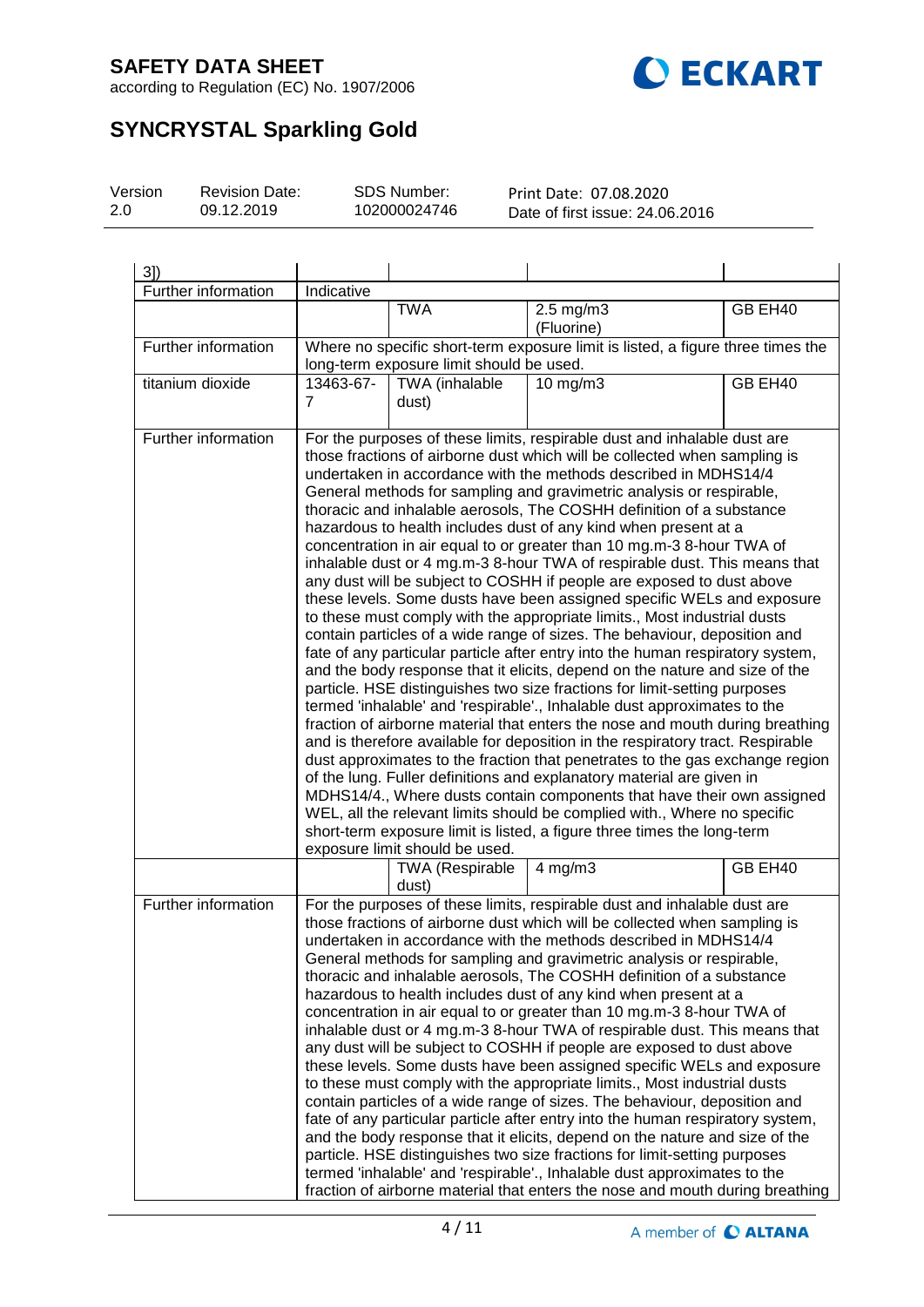

according to Regulation (EC) No. 1907/2006

# **SYNCRYSTAL Sparkling Gold**

| Version | <b>Revision Date:</b> | SDS Number:  | Print Date: 07.08.2020          |  |
|---------|-----------------------|--------------|---------------------------------|--|
| 2.0     | 09.12.2019            | 102000024746 | Date of first issue: 24.06.2016 |  |

|                     | and is therefore available for deposition in the respiratory tract. Respirable<br>dust approximates to the fraction that penetrates to the gas exchange region<br>of the lung. Fuller definitions and explanatory material are given in<br>MDHS14/4., Where dusts contain components that have their own assigned<br>WEL, all the relevant limits should be complied with., Where no specific<br>short-term exposure limit is listed, a figure three times the long-term<br>exposure limit should be used.                                                                                        |                     |               |         |
|---------------------|---------------------------------------------------------------------------------------------------------------------------------------------------------------------------------------------------------------------------------------------------------------------------------------------------------------------------------------------------------------------------------------------------------------------------------------------------------------------------------------------------------------------------------------------------------------------------------------------------|---------------------|---------------|---------|
|                     |                                                                                                                                                                                                                                                                                                                                                                                                                                                                                                                                                                                                   | TWA (Inhalable)     | $10$ mg/m $3$ | GB EH40 |
| Further information | The COSHH definition of a substance hazardous to health includes dust of<br>any kind when present at a concentration in air equal to or greater than 10<br>mg.m-3 8-hour TWA of inhalable dust or 4 mg.m-3 8-hour TWA of respirable<br>dust. This means that any dust will be subject to COSHH if people are<br>exposed to dust above these levels. Some dusts have been assigned<br>specific WELs and exposure to these must comply with the appropriate<br>limits., Where no specific short-term exposure limit is listed, a figure three<br>times the long-term exposure limit should be used. |                     |               |         |
|                     |                                                                                                                                                                                                                                                                                                                                                                                                                                                                                                                                                                                                   | TWA<br>(Respirable) | $4$ mg/m $3$  | GB EH40 |
| Further information | The COSHH definition of a substance hazardous to health includes dust of<br>any kind when present at a concentration in air equal to or greater than 10<br>mg.m-3 8-hour TWA of inhalable dust or 4 mg.m-3 8-hour TWA of respirable<br>dust. This means that any dust will be subject to COSHH if people are<br>exposed to dust above these levels. Some dusts have been assigned<br>specific WELs and exposure to these must comply with the appropriate<br>limits., Where no specific short-term exposure limit is listed, a figure three<br>times the long-term exposure limit should be used. |                     |               |         |

## **8.2 Exposure controls**

## **Personal protective equipment**

| Eye protection | Safety glasses |
|----------------|----------------|
|                |                |

## **SECTION 9: Physical and chemical properties**

## **9.1 Information on basic physical and chemical properties**

| Appearance                  | : powder            |
|-----------------------------|---------------------|
| Colour                      | : No data available |
| Odour                       | : odourless         |
| Odour Threshold             | ∶ No data available |
| рH                          | : No data available |
| Freezing point              | : No data available |
| Boiling point/boiling range | : No data available |
| Flash point                 | : No data available |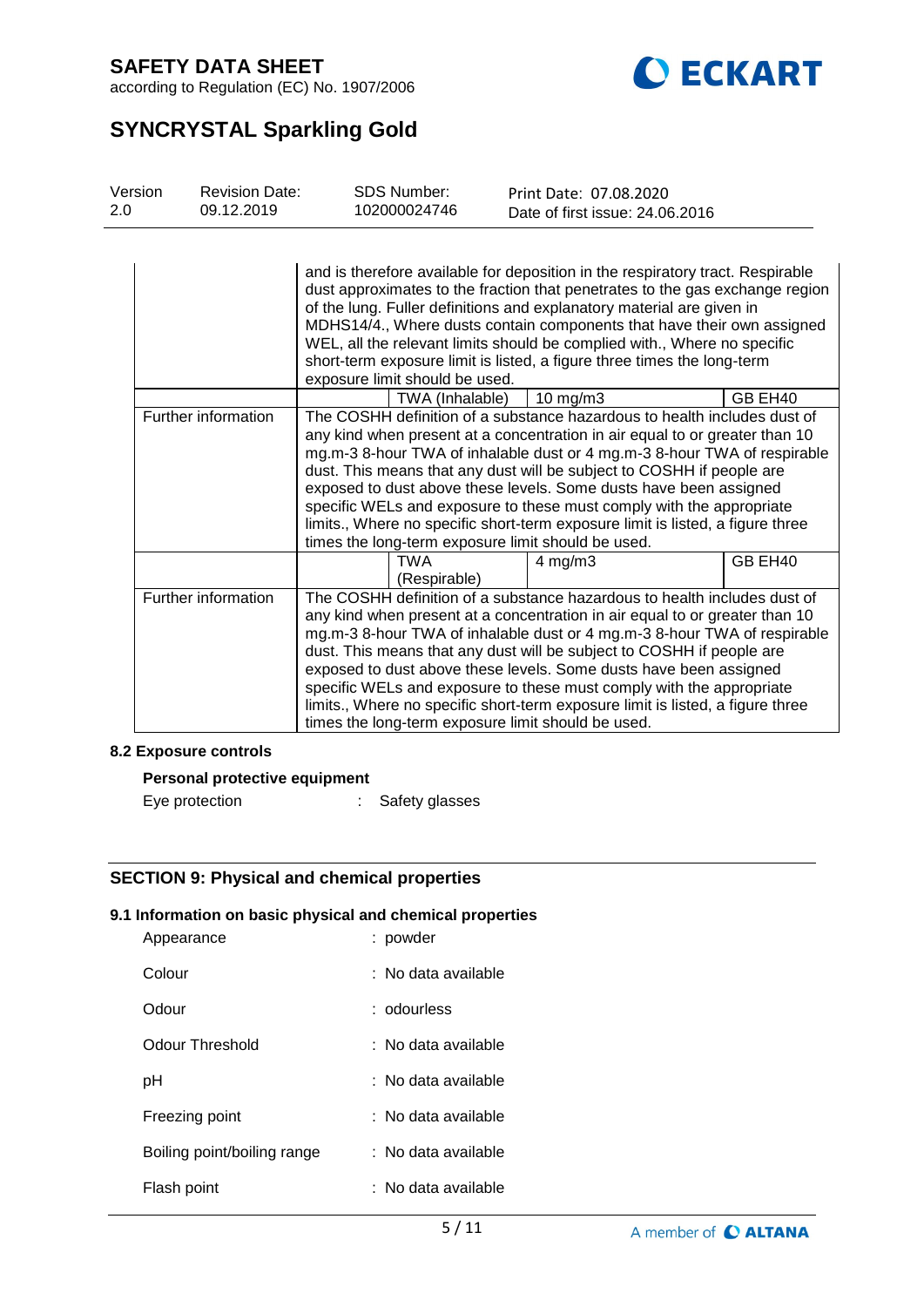according to Regulation (EC) No. 1907/2006



# **SYNCRYSTAL Sparkling Gold**

| Version<br>2.0 | <b>Revision Date:</b><br>09.12.2019                 | <b>SDS Number:</b><br>102000024746 | Print Date: 07.08.2020<br>Date of first issue: 24.06.2016 |
|----------------|-----------------------------------------------------|------------------------------------|-----------------------------------------------------------|
|                |                                                     |                                    |                                                           |
|                | Evaporation rate                                    | : No data available                |                                                           |
|                | Flammability (solid, gas)                           | : Will not burn                    |                                                           |
|                | Self-ignition                                       | : No data available                |                                                           |
|                | Auto-ignition temperature                           | : No data available                |                                                           |
|                | Smoldering temperature                              | : No data available                |                                                           |
|                | Decomposition temperature                           | : No data available                |                                                           |
|                | Explosive properties                                | : No data available                |                                                           |
|                | Oxidizing properties                                | : No data available                |                                                           |
|                | Upper explosion limit / Upper<br>flammability limit | : No data available                |                                                           |
|                | Lower explosion limit / Lower<br>flammability limit | : No data available                |                                                           |
|                | Vapour pressure                                     | : No data available                |                                                           |
|                | Relative vapour density                             | : No data available                |                                                           |
|                | Relative density                                    | : No data available                |                                                           |
|                | Density                                             | : No data available                |                                                           |
|                | <b>Bulk density</b>                                 | : No data available                |                                                           |
|                | Water solubility                                    | : No data available                |                                                           |
|                | Solubility in other solvents                        | : No data available                |                                                           |
|                | Partition coefficient: n-<br>octanol/water          | : No data available                |                                                           |
|                | Decomposition temperature                           | : No data available                |                                                           |
|                | Viscosity, dynamic                                  | : No data available                |                                                           |
|                | Viscosity, kinematic                                | : No data available                |                                                           |
|                | Flow time                                           | : No data available                |                                                           |
|                | 9.2 Other information                               |                                    |                                                           |

No data available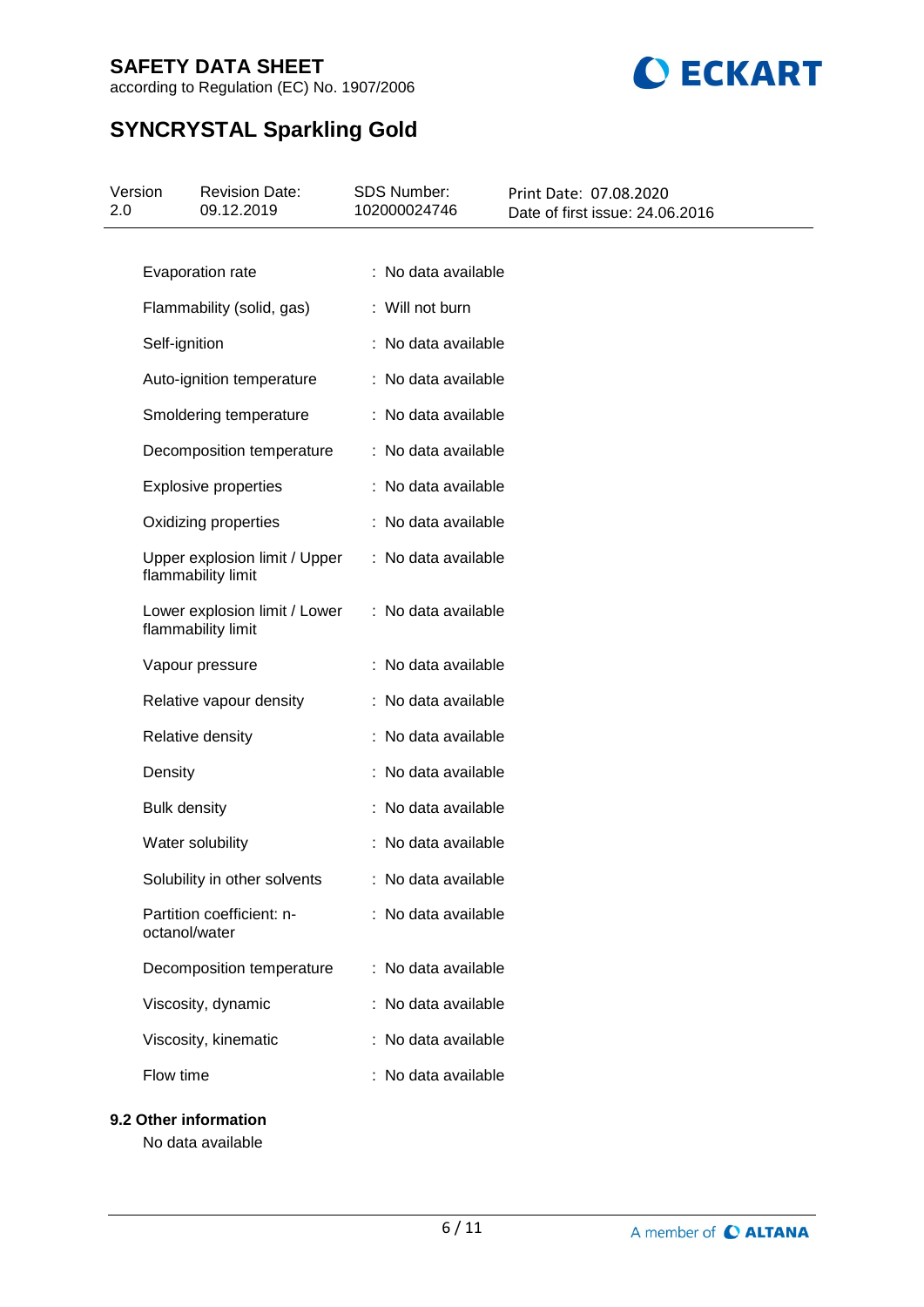

according to Regulation (EC) No. 1907/2006

# **SYNCRYSTAL Sparkling Gold**

| Version<br>2.0 |                 | <b>Revision Date:</b><br>09.12.2019                              | <b>SDS Number:</b><br>102000024746             | Print Date: 07.08.2020<br>Date of first issue: 24.06.2016 |
|----------------|-----------------|------------------------------------------------------------------|------------------------------------------------|-----------------------------------------------------------|
|                |                 |                                                                  |                                                |                                                           |
|                |                 | <b>SECTION 10: Stability and reactivity</b>                      |                                                |                                                           |
|                | 10.1 Reactivity |                                                                  |                                                |                                                           |
|                |                 | No decomposition if stored and applied as directed.              |                                                |                                                           |
|                |                 | <b>10.2 Chemical stability</b>                                   |                                                |                                                           |
|                |                 | No decomposition if stored and applied as directed.              |                                                |                                                           |
|                |                 | 10.3 Possibility of hazardous reactions                          |                                                |                                                           |
|                |                 | Hazardous reactions                                              | : Stable under recommended storage conditions. |                                                           |
|                |                 |                                                                  |                                                | Dust may form explosive mixture in air.                   |
|                |                 | <b>10.4 Conditions to avoid</b>                                  |                                                |                                                           |
|                |                 | Conditions to avoid                                              | No data available                              |                                                           |
|                |                 | 10.5 Incompatible materials                                      |                                                |                                                           |
|                |                 | 10.6 Hazardous decomposition products                            |                                                |                                                           |
|                | air             | Contact with water or humid : This information is not available. |                                                |                                                           |
|                |                 | Thermal decomposition                                            | : This information is not available.           |                                                           |

## **SECTION 11: Toxicological information**

## **11.1 Information on toxicological effects**

#### **Acute toxicity**

Not classified based on available information.

#### **Skin corrosion/irritation**

Not classified based on available information.

#### **Serious eye damage/eye irritation**

Not classified based on available information.

## **Respiratory or skin sensitisation**

#### **Skin sensitisation**

Not classified based on available information.

## **Respiratory sensitisation**

Not classified based on available information.

## **Germ cell mutagenicity**

Not classified based on available information.

## **Carcinogenicity**

Not classified based on available information.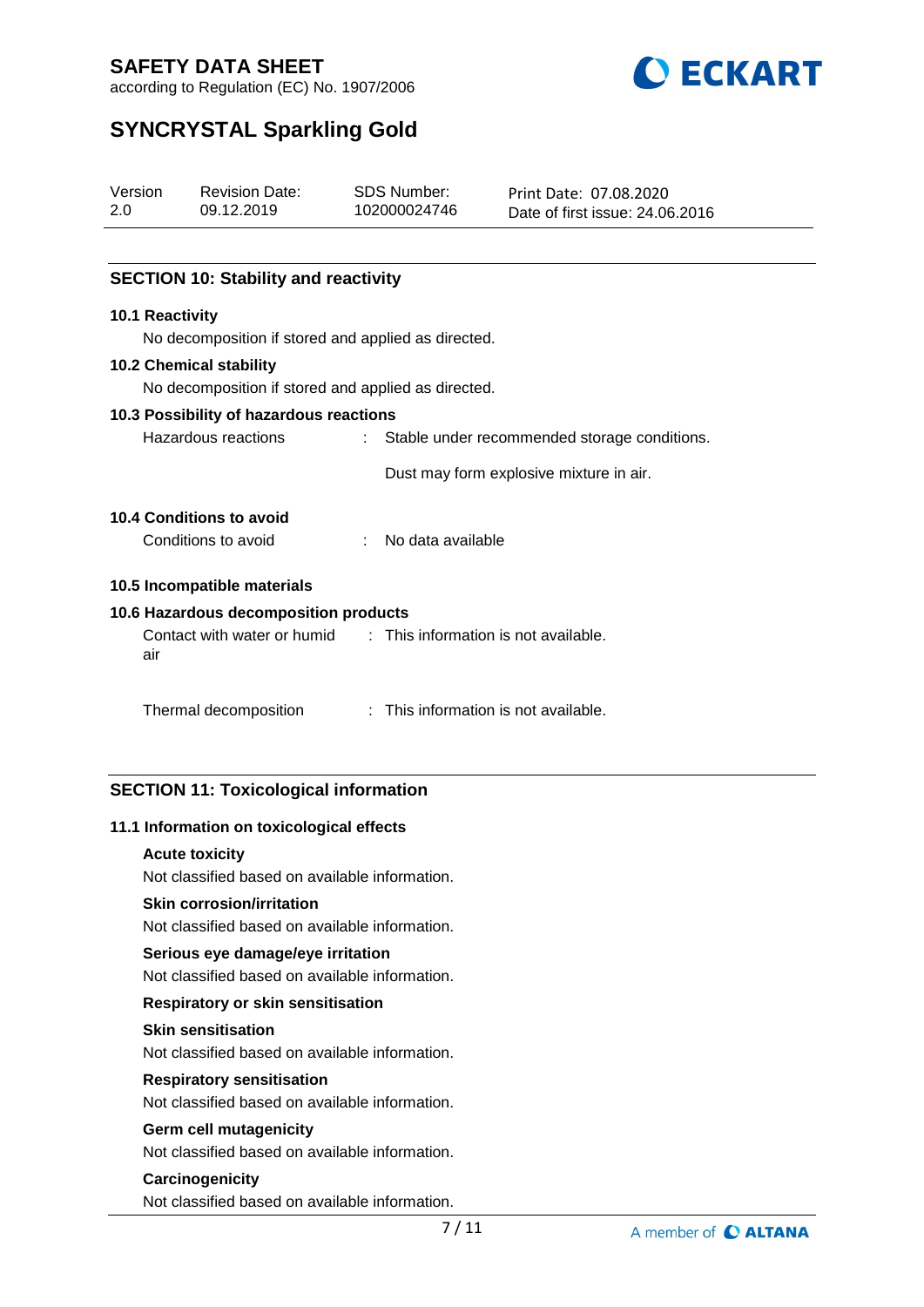

according to Regulation (EC) No. 1907/2006

# **SYNCRYSTAL Sparkling Gold**

| Version | <b>Revision Date:</b> | SDS Number:  | Print Date: 07.08.2020          |
|---------|-----------------------|--------------|---------------------------------|
| 2.0     | 09.12.2019            | 102000024746 | Date of first issue: 24,06,2016 |

## **Reproductive toxicity**

Not classified based on available information.

#### **STOT - single exposure**

Not classified based on available information.

## **STOT - repeated exposure**

Not classified based on available information.

#### **Aspiration toxicity**

Not classified based on available information.

#### **Further information**

#### **Product:**

Remarks: No data available

## **Components:**

## **Fluorphlogopite (Mg3K[AlF2O(SiO3)3]):**

Remarks: No data available

## **SECTION 12: Ecological information**

#### **12.1 Toxicity**

No data available

## **12.2 Persistence and degradability**

No data available

## **12.3 Bioaccumulative potential**

No data available

## **12.4 Mobility in soil**

No data available

## **12.5 Results of PBT and vPvB assessment**

## **Product:**

Assessment : This substance/mixture contains no components considered to be either persistent, bioaccumulative and toxic (PBT), or very persistent and very bioaccumulative (vPvB) at levels of 0.1% or higher..

### **12.6 Other adverse effects**

## **Product:**

| Additional ecological | : No data available |
|-----------------------|---------------------|
| information           |                     |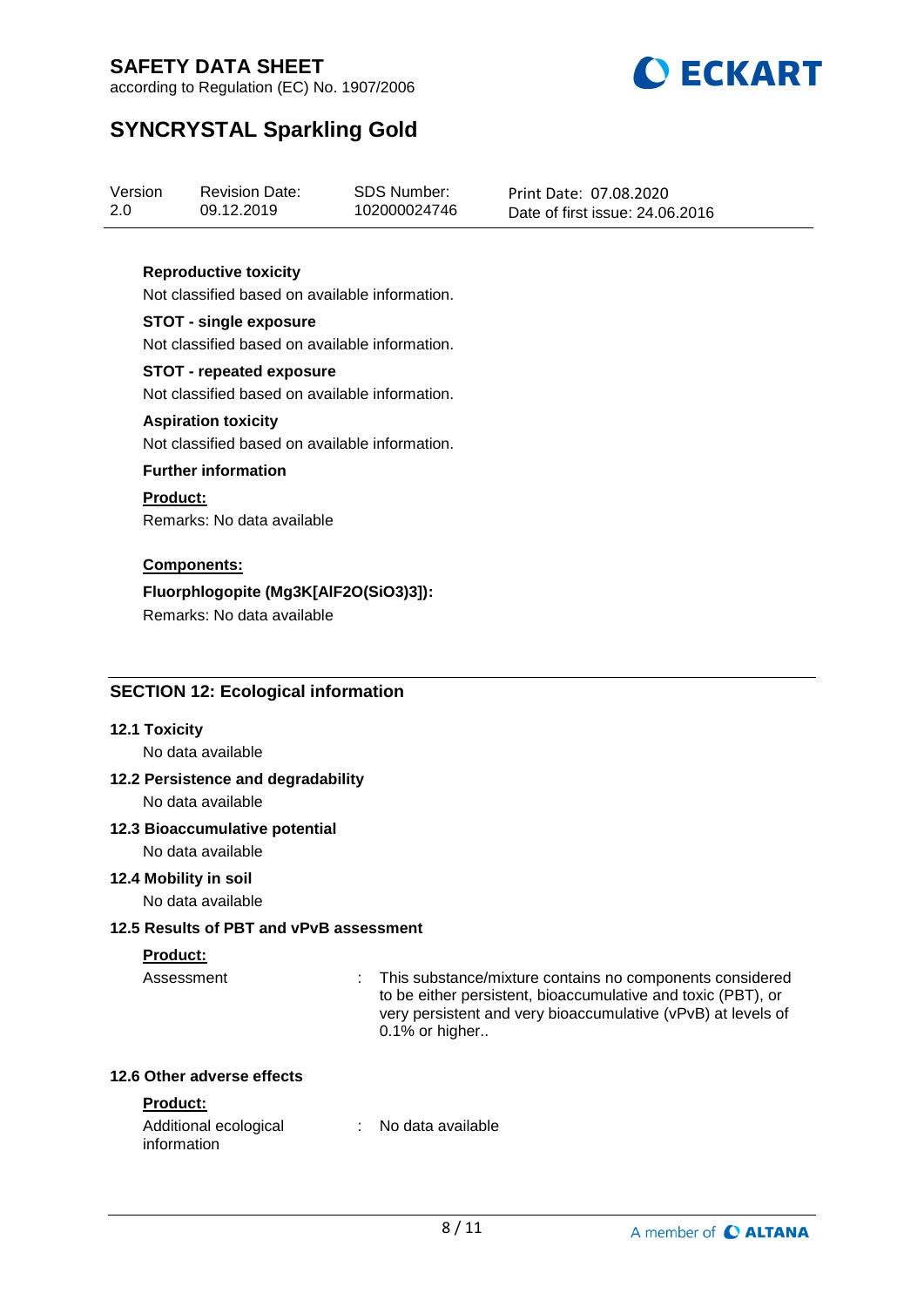

according to Regulation (EC) No. 1907/2006

# **SYNCRYSTAL Sparkling Gold**

| Version<br>SDS Number:<br><b>Revision Date:</b><br>2.0<br>09.12.2019<br>102000024746 | Print Date: 07.08.2020<br>Date of first issue: 24,06,2016 |
|--------------------------------------------------------------------------------------|-----------------------------------------------------------|
|--------------------------------------------------------------------------------------|-----------------------------------------------------------|

## **Components:**

## **Fluorphlogopite (Mg3K[AlF2O(SiO3)3]):**

Additional ecological information : No data available

## **SECTION 13: Disposal considerations**

## **13.1 Waste treatment methods**

| Product                | : In accordance with local and national regulations.                                                                                                    |
|------------------------|---------------------------------------------------------------------------------------------------------------------------------------------------------|
| Contaminated packaging | Empty containers should be taken to an approved waste<br>handling site for recycling or disposal.<br>In accordance with local and national regulations. |

## **SECTION 14: Transport information**

- **14.1 UN number**
- **14.2 UN proper shipping name**
- **14.3 Transport hazard class(es)**
- **14.4 Packing group**
- **14.5 Environmental hazards**

## **14.6 Special precautions for user**

Remarks : Not classified as dangerous in the meaning of transport regulations.

## **14.7 Transport in bulk according to Annex II of Marpol and the IBC Code**

Not applicable for product as supplied.

## **SECTION 15: Regulatory information**

## **15.1 Safety, health and environmental regulations/legislation specific for the substance or mixture**

REACH - Candidate List of Substances of Very High [155] Not applicable Concern for Authorisation (Article 59).

## **15.2 Chemical safety assessment**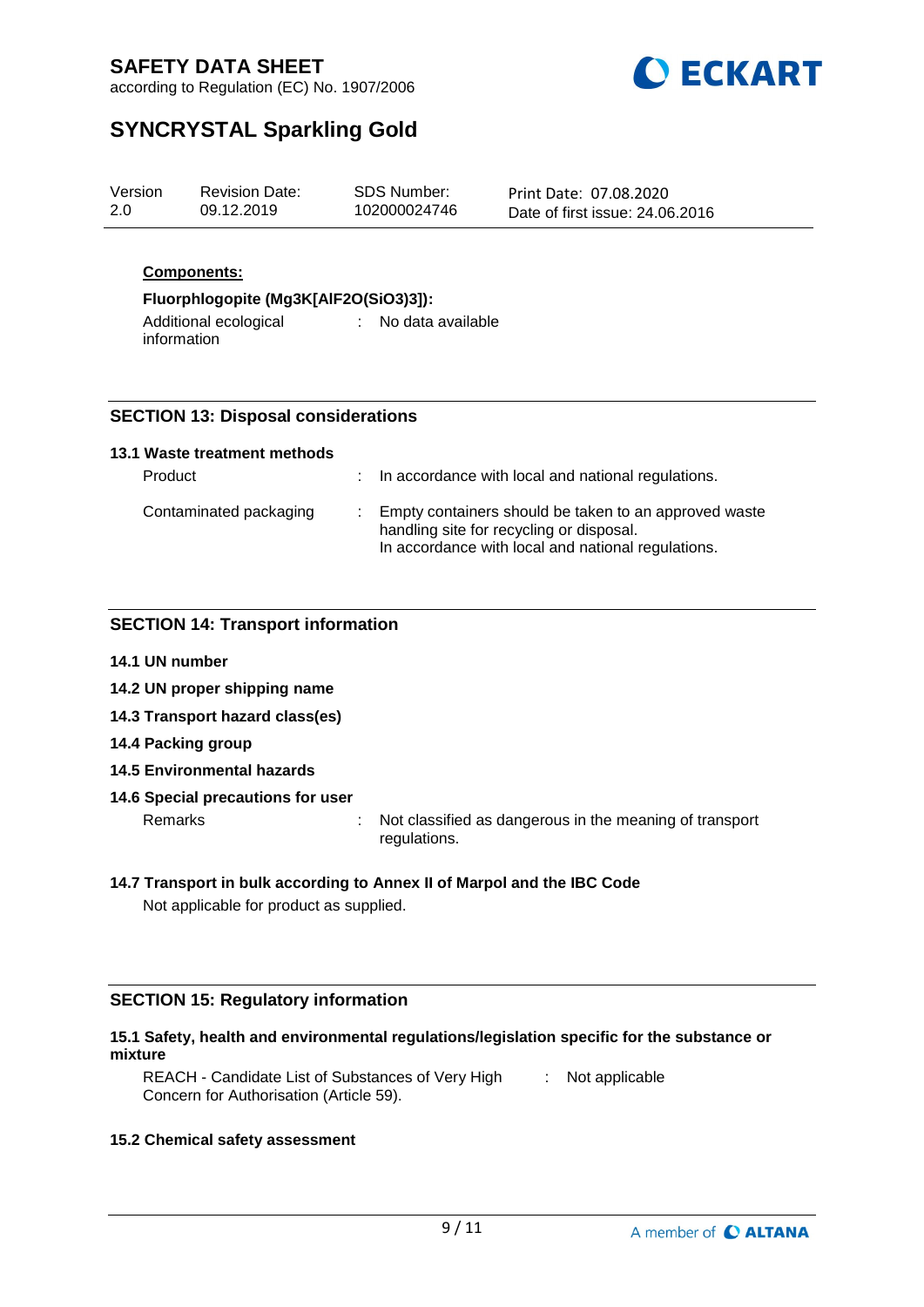according to Regulation (EC) No. 1907/2006



# **SYNCRYSTAL Sparkling Gold**

| Version | <b>Revision Date:</b> | SDS Number:  | Print Date: 07.08.2020          |
|---------|-----------------------|--------------|---------------------------------|
| 2.0     | 09.12.2019            | 102000024746 | Date of first issue: 24,06,2016 |

## **SECTION 16: Other information**

### **Full text of other abbreviations**

| 2000/39/EC       | Europe. Commission Directive 2000/39/EC establishing a first |
|------------------|--------------------------------------------------------------|
|                  | list of indicative occupational exposure limit values        |
| GB EH40          | : UK. EH40 WEL - Workplace Exposure Limits                   |
| 2000/39/EC / TWA | : Limit Value - eight hours                                  |
| GB EH40 / TWA    | : Long-term exposure limit (8-hour TWA reference period)     |

ADN - European Agreement concerning the International Carriage of Dangerous Goods by Inland Waterways; ADR - European Agreement concerning the International Carriage of Dangerous Goods by Road; AICS - Australian Inventory of Chemical Substances; ASTM - American Society for the Testing of Materials; bw - Body weight; CLP - Classification Labelling Packaging Regulation; Regulation (EC) No 1272/2008; CMR - Carcinogen, Mutagen or Reproductive Toxicant; DIN - Standard of the German Institute for Standardisation; DSL - Domestic Substances List (Canada); ECHA - European Chemicals Agency; EC-Number - European Community number; ECx - Concentration associated with x% response; ELx - Loading rate associated with x% response; EmS - Emergency Schedule; ENCS - Existing and New Chemical Substances (Japan); ErCx - Concentration associated with x% growth rate response; GHS - Globally Harmonized System; GLP - Good Laboratory Practice; IARC - International Agency for Research on Cancer; IATA - International Air Transport Association; IBC - International Code for the Construction and Equipment of Ships carrying Dangerous Chemicals in Bulk; IC50 - Half maximal inhibitory concentration; ICAO - International Civil Aviation Organization; IECSC - Inventory of Existing Chemical Substances in China; IMDG - International Maritime Dangerous Goods; IMO - International Maritime Organization; ISHL - Industrial Safety and Health Law (Japan); ISO - International Organisation for Standardization; KECI - Korea Existing Chemicals Inventory; LC50 - Lethal Concentration to 50 % of a test population; LD50 - Lethal Dose to 50% of a test population (Median Lethal Dose); MARPOL - International Convention for the Prevention of Pollution from Ships; n.o.s. - Not Otherwise Specified; NO(A)EC - No Observed (Adverse) Effect Concentration; NO(A)EL - No Observed (Adverse) Effect Level; NOELR - No Observable Effect Loading Rate; NZIoC - New Zealand Inventory of Chemicals; OECD - Organization for Economic Co-operation and Development; OPPTS - Office of Chemical Safety and Pollution Prevention; PBT - Persistent, Bioaccumulative and Toxic substance; PICCS - Philippines Inventory of Chemicals and Chemical Substances; (Q)SAR - (Quantitative) Structure Activity Relationship; REACH - Regulation (EC) No 1907/2006 of the European Parliament and of the Council concerning the Registration, Evaluation, Authorisation and Restriction of Chemicals; RID - Regulations concerning the International Carriage of Dangerous Goods by Rail; SADT - Self-Accelerating Decomposition Temperature; SDS - Safety Data Sheet; SVHC - Substance of Very High Concern; TCSI - Taiwan Chemical Substance Inventory; TRGS - Technical Rule for Hazardous Substances; TSCA - Toxic Substances Control Act (United States); UN - United Nations; vPvB - Very Persistent and Very Bioaccumulative

#### **Further information**

The information provided in this Safety Data Sheet is correct to the best of our knowledge, information and belief at the date of its publication. The information given is designed only as a guidance for safe handling, use, processing, storage, transportation, disposal and release and is not to be considered a warranty or quality specification. The information relates only to the specific material designated and may not be valid for such material used in combination with any other materials or in any process, unless specified in the text.

GB / EN